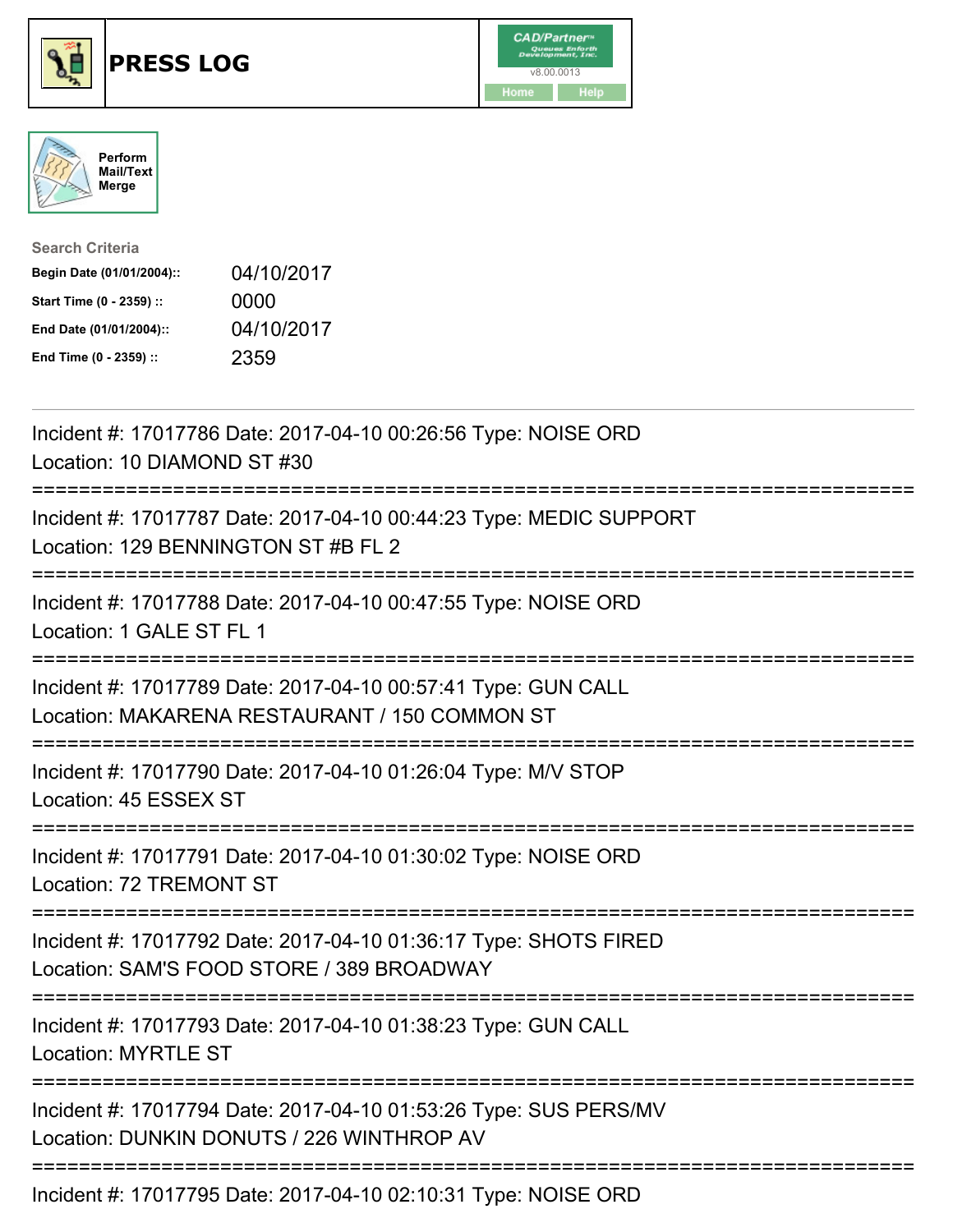| Location: 72 TREMONT ST                                                                                                             |
|-------------------------------------------------------------------------------------------------------------------------------------|
| Incident #: 17017796 Date: 2017-04-10 02:13:41 Type: HIT & RUN M/V<br>Location: 324 LOWELL ST                                       |
| Incident #: 17017797 Date: 2017-04-10 02:17:34 Type: AUTO ACC/UNK PI<br>Location: 364 LAWRENCE ST                                   |
| Incident #: 17017798 Date: 2017-04-10 02:26:10 Type: NOISE ORD<br>Location: 2 INMAN ST #4<br>:===================================== |
| Incident #: 17017799 Date: 2017-04-10 02:38:16 Type: DOMESTIC/PROG<br>Location: 57 BROMFIELD ST FL 1                                |
| Incident #: 17017800 Date: 2017-04-10 02:40:10 Type: NOISE ORD<br>Location: 3 NEWTON ST #7 FL 2                                     |
| Incident #: 17017801 Date: 2017-04-10 02:47:42 Type: UNWANTEDGUEST<br>Location: 119 ANDOVER ST                                      |
| Incident #: 17017802 Date: 2017-04-10 02:51:13 Type: M/V STOP<br>Location: FERRY ST & PROSPECT ST                                   |
| Incident #: 17017803 Date: 2017-04-10 02:53:24 Type: M/V STOP<br>Location: HAVERHILL ST & LAWRENCE ST                               |
| Incident #: 17017804 Date: 2017-04-10 03:08:46 Type: M/V STOP<br>Location: BROADWAY & CROSS ST                                      |
| Incident #: 17017805 Date: 2017-04-10 03:12:23 Type: M/V STOP<br>Location: 60 ISLAND ST                                             |
| Incident #: 17017806 Date: 2017-04-10 03:14:33 Type: M/V STOP<br>Location: GRAFTON ST & WINTHROP AV                                 |
| Incident #: 17017807 Date: 2017-04-10 03:15:24 Type: M/V STOP<br>Location: GRAFTON ST & WINTHROP AV                                 |
| Incident #: 17017808 Date: 2017-04-10 03:31:33 Type: ALARMS<br>Location: 136 WATER ST                                               |
| $00.011$ , $0047.04.40.00.50.44.7$ is the MALOTOD                                                                                   |

Incident #: 17017809 Date: 2017-04-10 03:50:11 Type: M/V STOP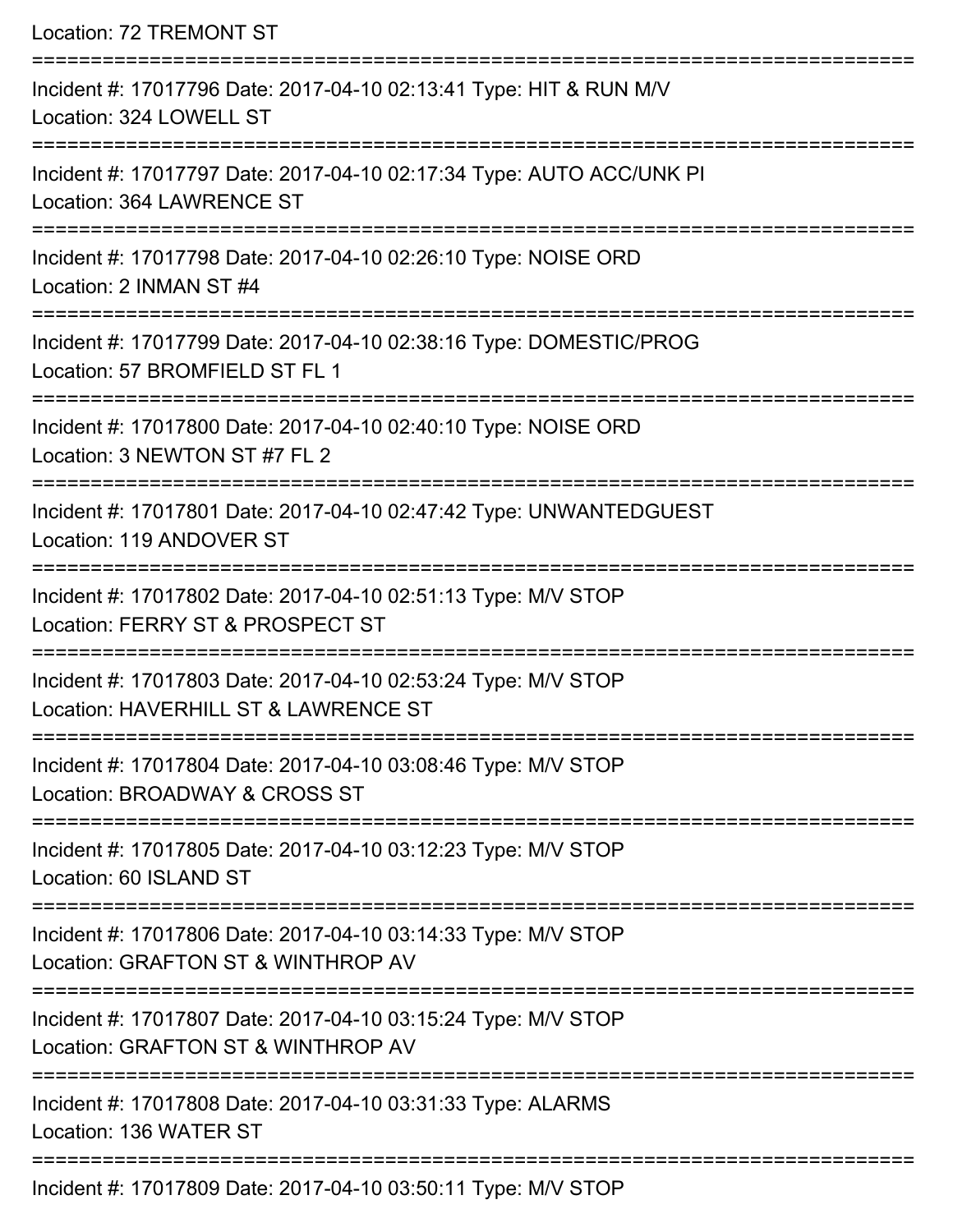| Incident #: 17017810 Date: 2017-04-10 05:24:09 Type: MAL DAMAGE<br>Location: 89 SARATOGA ST FL 2                                            |
|---------------------------------------------------------------------------------------------------------------------------------------------|
| Incident #: 17017811 Date: 2017-04-10 05:45:34 Type: ALARM/BURG<br>Location: UNITED METHODIST / 276 ESSEX ST                                |
| Incident #: 17017812 Date: 2017-04-10 06:03:06 Type: AUTO ACC/NO PI<br>Location: 71 SPRINGFIELD ST                                          |
| Incident #: 17017813 Date: 2017-04-10 06:24:06 Type: ALARM/BURG<br>Location: CITY HALL ANNEX / 255 ESSEX ST                                 |
| Incident #: 17017814 Date: 2017-04-10 06:55:20 Type: M/V STOP<br>Location: BROADWAY & HAVERHILL ST                                          |
| Incident #: 17017815 Date: 2017-04-10 06:58:36 Type: M/V STOP<br>Location: BROADWAY & HAVERHILL ST                                          |
| Incident #: 17017816 Date: 2017-04-10 07:08:32 Type: CK WELL BEING<br>Location: PENSKE TRUCK RENTAL / 650 S UNION ST                        |
| Incident #: 17017817 Date: 2017-04-10 07:21:28 Type: MAL DAMAGE<br>Location: 162 SANBORN ST                                                 |
| Incident #: 17017818 Date: 2017-04-10 07:28:03 Type: SUS PERS/MV<br>Location: FLORAL ST & PEARL ST                                          |
| Incident #: 17017819 Date: 2017-04-10 07:39:45 Type: M/V STOP<br>Location: COMMON ST & HAMPSHIRE ST                                         |
| Incident #: 17017820 Date: 2017-04-10 08:09:46 Type: ALARM/BURG<br>Location: SPANISH BAPTIST CHURCH / 492 LOWELL ST                         |
| Incident #: 17017821 Date: 2017-04-10 08:10:50 Type: M/V STOP<br>Location: 98 CROSS ST                                                      |
| Incident #: 17017822 Date: 2017-04-10 08:24:12 Type: 911 HANG UP<br>Location: GREATER LAWRENCE FAMILY HEALTH / 34 HAVERHILL ST #ENTIRE FL 3 |
| Incident #: 17017823 Date: 2017-04-10 08:28:52 Type: ALARMS                                                                                 |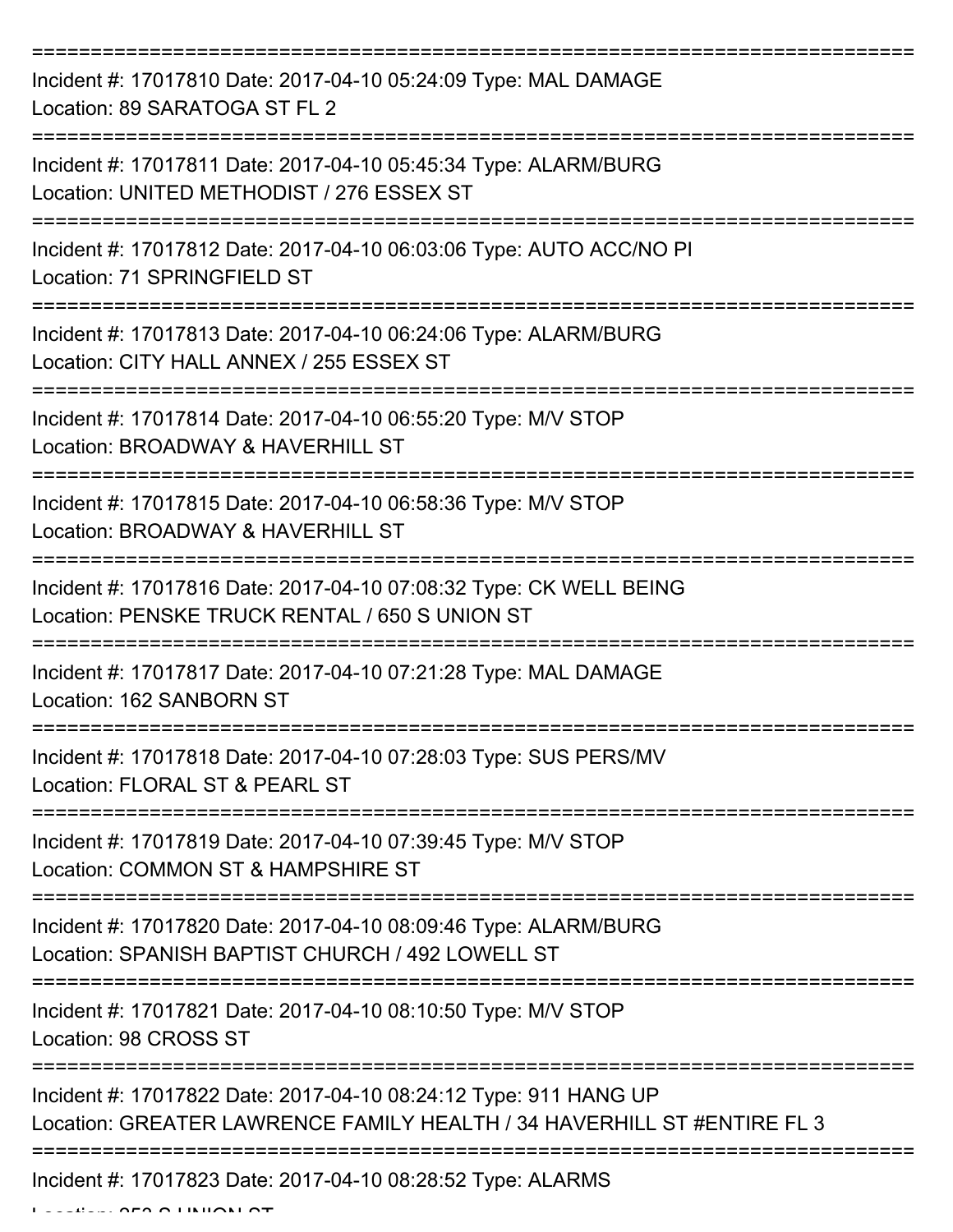| Incident #: 17017824 Date: 2017-04-10 08:44:30 Type: CK WELL BEING<br>Location: 37 SPRINGFIELD ST           |
|-------------------------------------------------------------------------------------------------------------|
| Incident #: 17017825 Date: 2017-04-10 08:51:50 Type: CK WELL BEING<br>Location: 37 FOSTER ST                |
| Incident #: 17017826 Date: 2017-04-10 09:05:08 Type: ALARM/BURG<br>Location: PIAZZA RESD / 6 BERKELEY ST    |
| Incident #: 17017827 Date: 2017-04-10 09:11:12 Type: B&E/MV/PAST<br>Location: 33 AVON ST                    |
| Incident #: 17017828 Date: 2017-04-10 09:32:44 Type: 209A/SERVE<br>Location: 12 GROVE ST                    |
| Incident #: 17017829 Date: 2017-04-10 09:37:37 Type: COURT DOC SERVE<br>Location: 429 HOWARD ST             |
| Incident #: 17017830 Date: 2017-04-10 09:39:11 Type: GENERAL SERV<br>Location: CANAL ST & MARSTON ST        |
| Incident #: 17017831 Date: 2017-04-10 09:41:45 Type: AUTO ACC/UNK PI<br>Location: MT VERNON ST & STEVENS ST |
| Incident #: 17017832 Date: 2017-04-10 09:49:52 Type: SUS PERS/MV<br>Location: BURGER KING / 187 BROADWAY    |
| Incident #: 17017833 Date: 2017-04-10 09:51:19 Type: COURT DOC SERVE<br>Location: 202 WALNUT ST             |
| Incident #: 17017834 Date: 2017-04-10 09:54:07 Type: M/V STOP<br>Location: BROADWAY & ESSEX ST              |
| Incident #: 17017835 Date: 2017-04-10 11:03:37 Type: INVESTIGATION<br>Location: 314 LOWELL ST               |
| Incident #: 17017836 Date: 2017-04-10 11:03:45 Type: DOMESTIC/PROG<br>Location: 162 PROSPECT ST             |
| Incident #: 17017837 Date: 2017-04-10 11:09:31 Type: M/V STOP                                               |

Location: DADKED CT & CALEM CT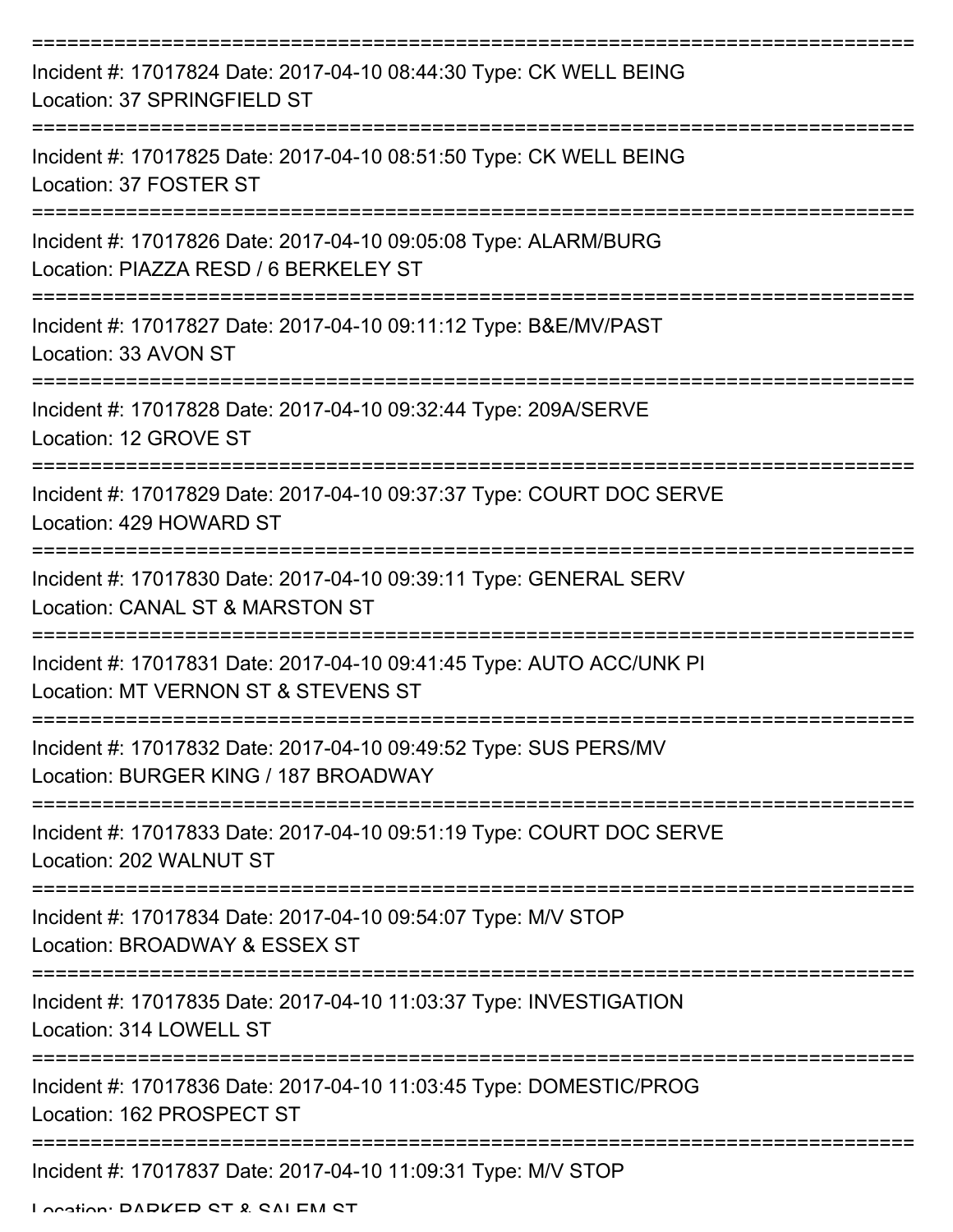| Incident #: 17017839 Date: 2017-04-10 11:19:00 Type: MISSING PERS<br>Location: WALK-IN / 550 S UNION ST<br>:========================== |
|----------------------------------------------------------------------------------------------------------------------------------------|
| Incident #: 17017838 Date: 2017-04-10 11:19:22 Type: SUICIDE ATTEMPT<br>Location: ANDOVER ST & PHILLIPS ST                             |
| Incident #: 17017840 Date: 2017-04-10 11:21:17 Type: M/V STOP<br>Location: 237 PROSPECT ST                                             |
| Incident #: 17017841 Date: 2017-04-10 11:32:02 Type: SUS PERS/MV<br>Location: 25-27 FERGUSON ST                                        |
| Incident #: 17017842 Date: 2017-04-10 11:32:54 Type: WOMAN DOWN<br>Location: POST OFFICE / 431 COMMON ST                               |
| Incident #: 17017843 Date: 2017-04-10 11:36:28 Type: MAN DOWN<br>Location: 2 HAMPSHIRE ST FL 4                                         |
| Incident #: 17017844 Date: 2017-04-10 11:38:50 Type: INVESTIGATION<br>Location: 121 CROSS ST                                           |
| Incident #: 17017845 Date: 2017-04-10 11:46:57 Type: LOCKOUT<br>Location: 39-41 JUNIPER ST                                             |
| Incident #: 17017846 Date: 2017-04-10 11:50:59 Type: 209A/SERVE<br>Location: 14 BEACON ST                                              |
| Incident #: 17017847 Date: 2017-04-10 11:55:58 Type: M/V STOP<br>Location: ARLINGTON ST & HAMPSHIRE ST                                 |
| Incident #: 17017848 Date: 2017-04-10 11:59:26 Type: PARK & WALK<br>Location: BRADFORD ST & BROADWAY                                   |
| Incident #: 17017849 Date: 2017-04-10 12:00:05 Type: M/V STOP<br>Location: 30 EXCHANGE ST                                              |
| Incident #: 17017850 Date: 2017-04-10 12:10:13 Type: AUTO ACC/NO PI<br>Location: HAVERHILL ST & JACKSON ST                             |
| Incident #: 17017851 Date: 2017-04-10 12:11:51 Type: M/V STOP<br>Location: AMES ST & LOWELL ST                                         |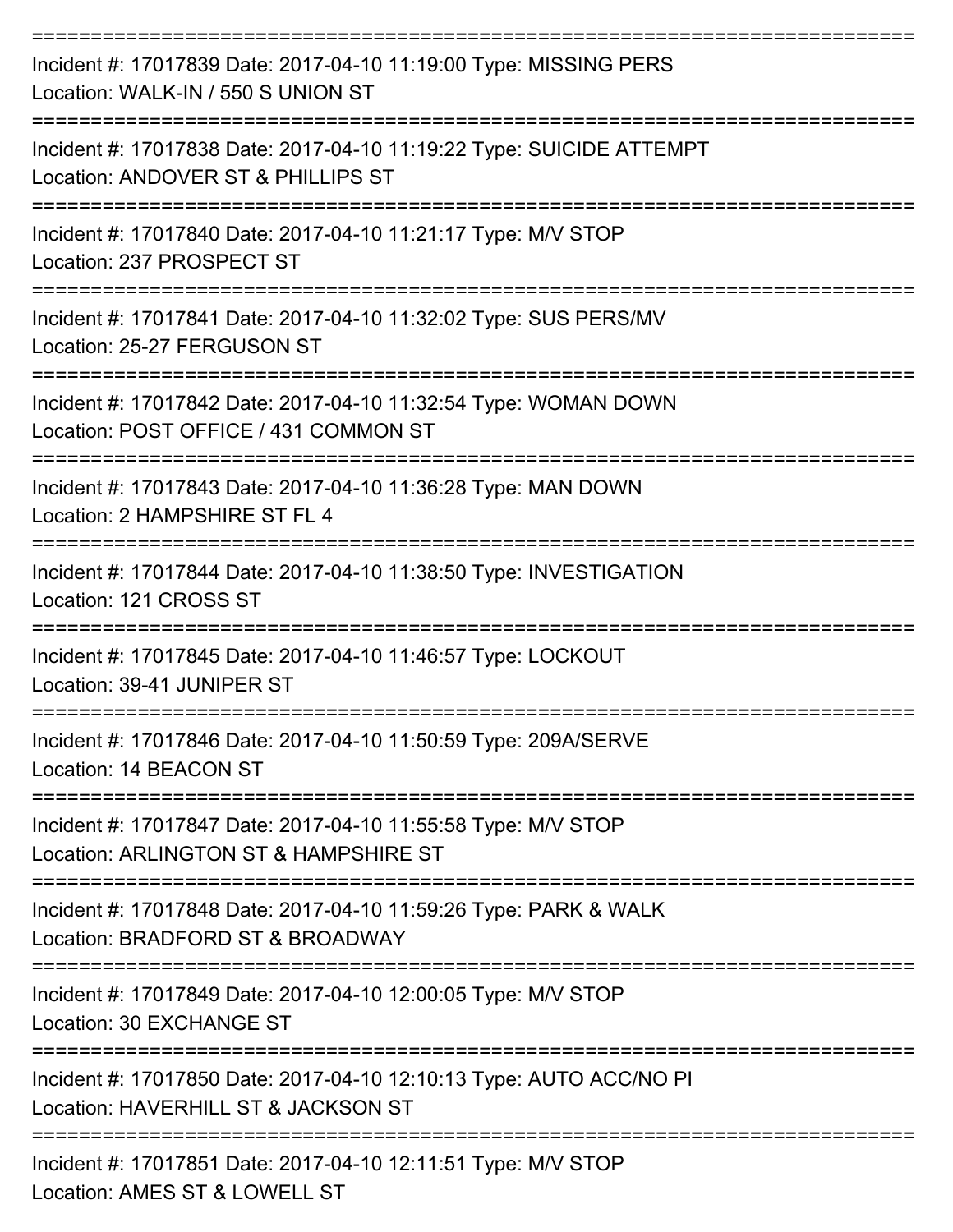| Incident #: 17017852 Date: 2017-04-10 12:13:36 Type: M/V STOP<br>Location: 4ZD453 / 555 HAVERHILL ST                                    |
|-----------------------------------------------------------------------------------------------------------------------------------------|
| :======================<br>Incident #: 17017853 Date: 2017-04-10 12:14:35 Type: 209A/SERVE<br>Location: 308 WATER ST                    |
| Incident #: 17017854 Date: 2017-04-10 12:25:47 Type: M/V STOP<br>Location: LOWELL ST & WARREN ST<br>=================================== |
| Incident #: 17017855 Date: 2017-04-10 12:28:56 Type: TOW OF M/V<br>Location: AMESBURY ST & COMMON ST                                    |
| Incident #: 17017856 Date: 2017-04-10 12:39:53 Type: COURT DOC SERVE<br>Location: 169 WEST ST<br>=============================          |
| Incident #: 17017857 Date: 2017-04-10 12:47:44 Type: 209A/VIOLATION<br>Location: 137 BENNINGTON ST                                      |
| Incident #: 17017858 Date: 2017-04-10 12:58:02 Type: FIGHT<br>Location: BROADWAY & COMMON ST                                            |
| Incident #: 17017859 Date: 2017-04-10 13:15:22 Type: ALARM/HOLD<br><b>Location: 250 MERRIMACK ST</b>                                    |
| Incident #: 17017860 Date: 2017-04-10 13:22:15 Type: INVESTIGATION<br>Location: LAWRENCE HIGH SCHOOL / 71 N PARISH RD                   |
| Incident #: 17017861 Date: 2017-04-10 13:27:32 Type: M/V STOP<br>Location: 180 BROADWAY                                                 |
| Incident #: 17017862 Date: 2017-04-10 13:29:47 Type: SUS PERS/MV<br>Location: WATER ST & JORDAN STREET                                  |
| Incident #: 17017863 Date: 2017-04-10 13:33:18 Type: M/V STOP<br>Location: COMMUNITY AV & HAVERHILL ST                                  |
| Incident #: 17017864 Date: 2017-04-10 13:36:37 Type: COURT DOC SERVE<br>Location: 10 ALDEN CT                                           |
| Incident #: 17017865 Date: 2017-04-10 13:39:59 Type: SUS PERS/MV<br><b>Location: 1 EATON STREET</b>                                     |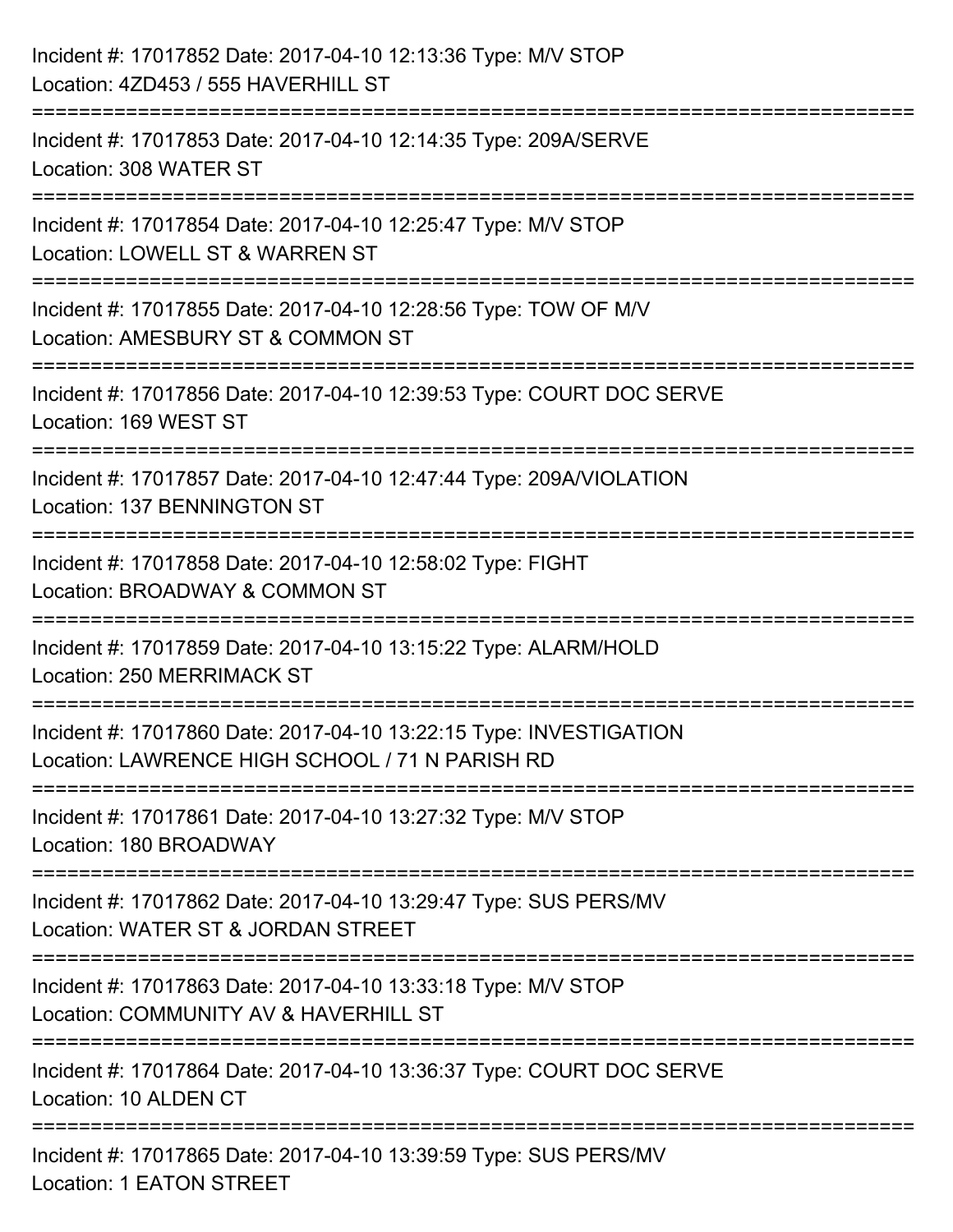| Incident #: 17017866 Date: 2017-04-10 13:43:53 Type: B&E/MV/PAST<br>Location: WALK-IN / 17 ROYAL ST                           |
|-------------------------------------------------------------------------------------------------------------------------------|
| Incident #: 17017867 Date: 2017-04-10 13:50:21 Type: INVESTIGATION<br>Location: 270 CANAL ST                                  |
| Incident #: 17017868 Date: 2017-04-10 13:54:59 Type: SUS PERS/MV<br>Location: GRAFTON ST & S UNION ST                         |
| Incident #: 17017870 Date: 2017-04-10 13:55:54 Type: ALARM/BURG<br>Location: 170 COMMON ST #101                               |
| Incident #: 17017869 Date: 2017-04-10 13:56:01 Type: SUS PERS/MV<br>Location: DORCHESTER ST & WINTHROP AV<br>================ |
| Incident #: 17017872 Date: 2017-04-10 14:07:39 Type: 911 HANG UP<br>Location: 12 TYLER ST FL 2                                |
| Incident #: 17017871 Date: 2017-04-10 14:09:31 Type: LARCENY/PAST<br>Location: 291 HOWARD ST #3                               |
| Incident #: 17017873 Date: 2017-04-10 14:17:21 Type: MEDIC SUPPORT<br>Location: HEAD START / 62 PARK ST                       |
| Incident #: 17017874 Date: 2017-04-10 14:18:29 Type: DISTURBANCE<br>Location: 1 PARKER ST                                     |
| Incident #: 17017875 Date: 2017-04-10 14:33:47 Type: ALARMS<br>Location: 24 BARNARD RD                                        |
| Incident #: 17017876 Date: 2017-04-10 14:34:47 Type: 209A/VIOLATION<br>Location: 137 BENNINGTON ST #APT1                      |
| Incident #: 17017877 Date: 2017-04-10 14:38:52 Type: SUS PERS/MV<br>Location: AMES ST & OLIVE AV                              |
| Incident #: 17017878 Date: 2017-04-10 15:03:26 Type: M/V STOP<br>Location: MERRIMACK ST & S BROADWAY                          |
| Incident #: 17017880 Date: 2017-04-10 15:06:06 Type: MISSING PERS<br>Location: 13 BOSTON ST                                   |

===========================================================================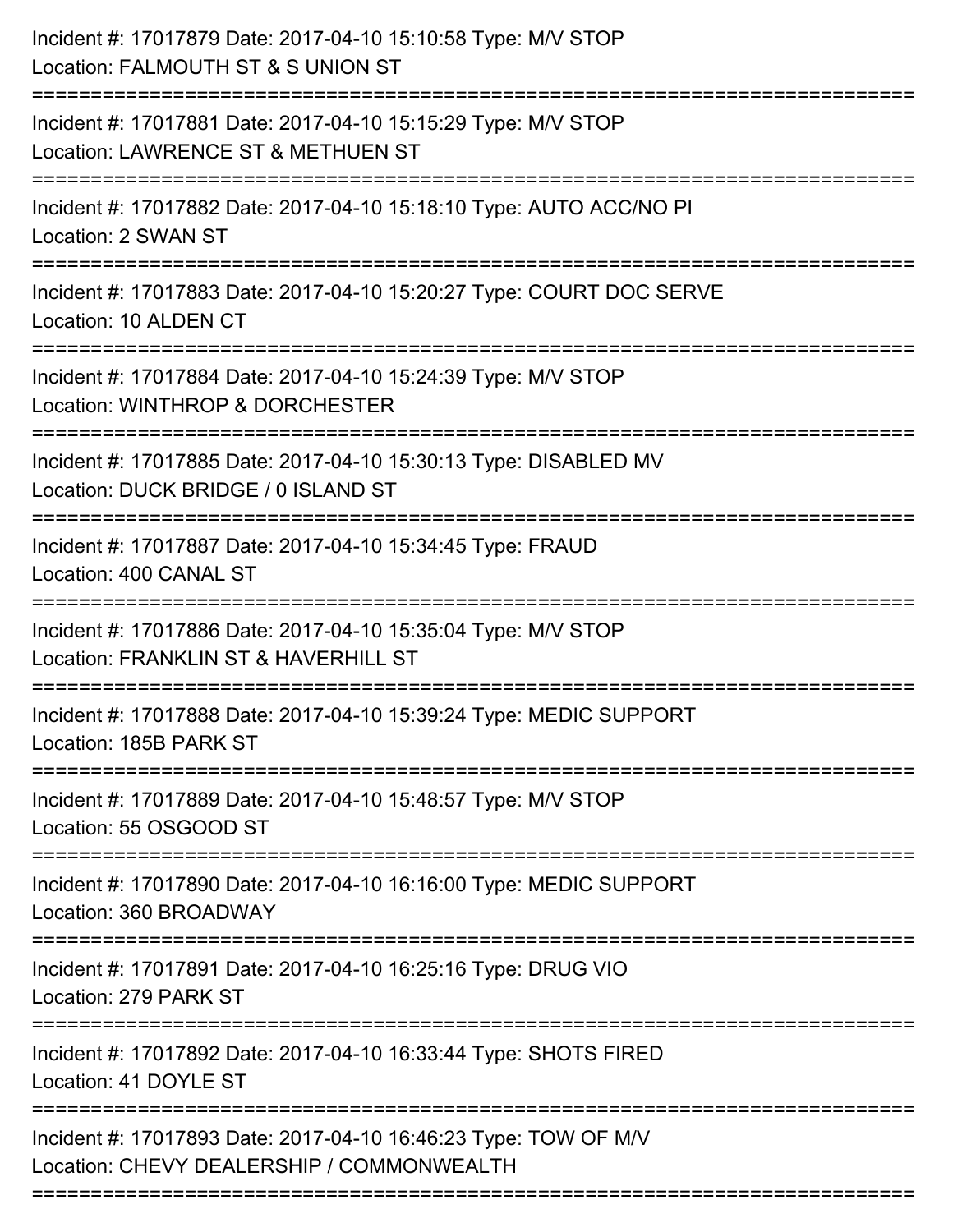Location: 136 NEWBURY ST

| Incident #: 17017895 Date: 2017-04-10 16:52:01 Type: AUTO ACC/NO PI<br>Location: E HAVERHILL ST & VINE ST  |
|------------------------------------------------------------------------------------------------------------|
| Incident #: 17017896 Date: 2017-04-10 16:58:01 Type: LOST PROPERTY<br>Location: 388 LOWELL ST              |
| Incident #: 17017897 Date: 2017-04-10 17:12:31 Type: MISSING PERS<br>Location: 163 WILLOW ST FL 1 ST       |
| Incident #: 17017898 Date: 2017-04-10 17:25:02 Type: LOUD NOISE<br>Location: 274 E HAVERHILL ST            |
| Incident #: 17017899 Date: 2017-04-10 17:26:16 Type: AUTO ACC/UNK PI<br>Location: 118 THOREAU WAY          |
| Incident #: 17017900 Date: 2017-04-10 17:31:23 Type: LOUD NOISE<br>Location: NEWBURY ST & SUMMER ST        |
| Incident #: 17017901 Date: 2017-04-10 17:33:28 Type: ALARM/BURG<br>Location: 11 BROADWAY #1                |
| Incident #: 17017902 Date: 2017-04-10 17:37:59 Type: DISTURBANCE<br><b>Location: EVERETT ST</b>            |
| Incident #: 17017903 Date: 2017-04-10 17:40:20 Type: M/V STOP<br>Location: MERRIMACK ST & S BROADWAY       |
| Incident #: 17017904 Date: 2017-04-10 17:41:37 Type: LOUD NOISE<br>Location: HAFFNERS CAR WASH / 69 PARKER |
| Incident #: 17017905 Date: 2017-04-10 18:02:42 Type: SUS PERS/MV<br>Location: BIG N' BEEFY / 415 BROADWAY  |
| Incident #: 17017906 Date: 2017-04-10 18:10:21 Type: CK WELL BEING<br>Location: 13 BOSTON ST               |
| Incident #: 17017907 Date: 2017-04-10 18:13:07 Type: M/V STOP<br>Location: PARKER ST & SALEM ST            |
|                                                                                                            |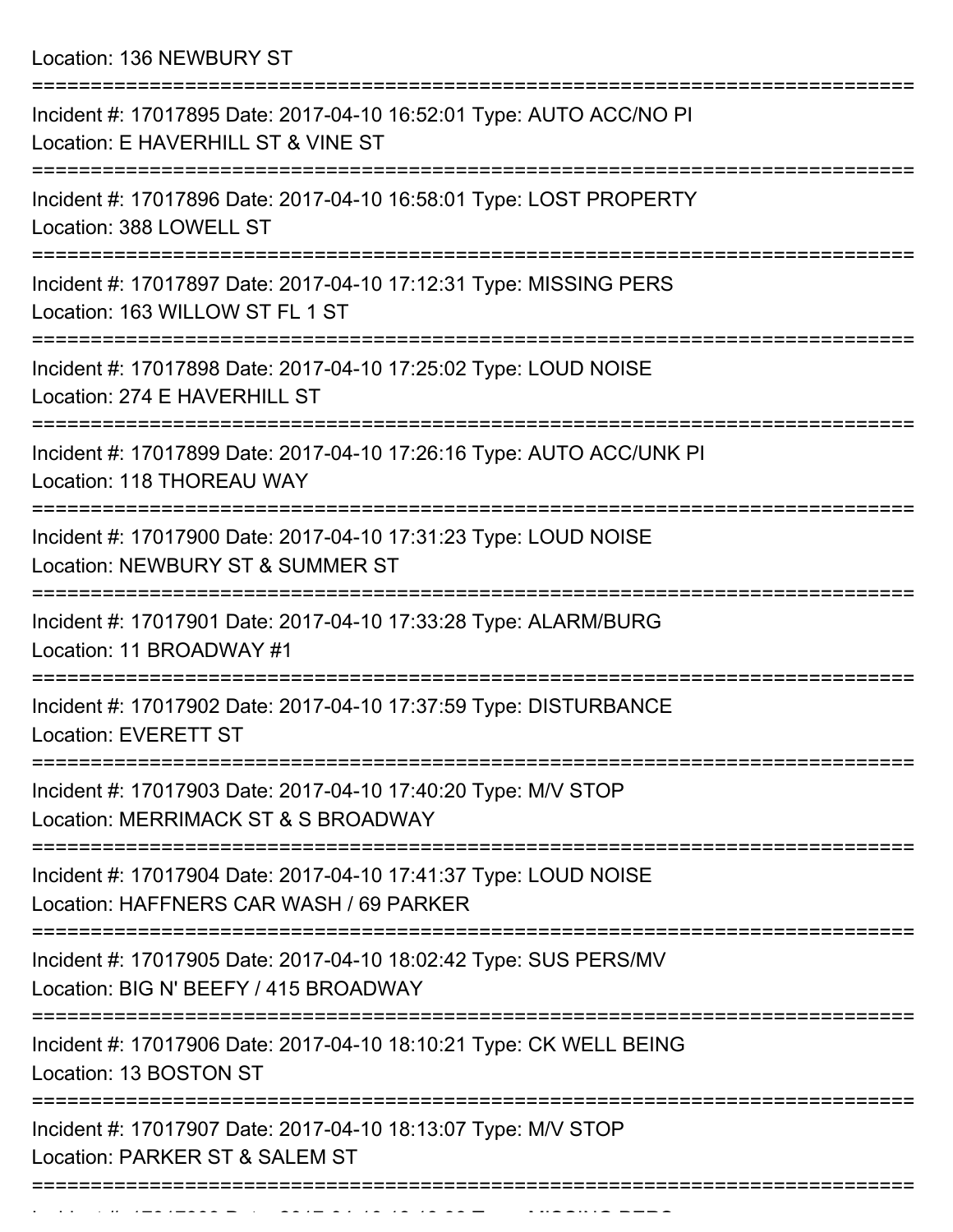Location: 13 BOSTON ST #3A =========================================================================== Incident #: 17017908 Date: 2017-04-10 18:17:58 Type: ALARM/BURG Location: 85 BLANCHARD ST =========================================================================== Incident #: 17017910 Date: 2017-04-10 18:19:17 Type: MV/BLOCKING Location: 50 NEWBURY ST =========================================================================== Incident #: 17017911 Date: 2017-04-10 18:43:12 Type: M/V STOP Location: 1 HANCOCK ST =========================================================================== Incident #: 17017912 Date: 2017-04-10 18:45:28 Type: DRINKING PUBL Location: S UNION ST & SALEM ST =========================================================================== Incident #: 17017913 Date: 2017-04-10 18:47:41 Type: DRINKING PUBL Location: 45 PARK ST =========================================================================== Incident #: 17017914 Date: 2017-04-10 18:49:11 Type: INVEST CONT Location: POLLO TIPICO / 190 LAWRENCE ST =========================================================================== Incident #: 17017915 Date: 2017-04-10 18:56:41 Type: SEX OFF. PAST Location: 360 BROADWAY =========================================================================== Incident #: 17017916 Date: 2017-04-10 19:21:03 Type: M/V STOP Location: ESSEX ST & UNION ST =========================================================================== Incident #: 17017917 Date: 2017-04-10 19:31:34 Type: INVEST CONT Location: 14 DOYLE ST =========================================================================== Incident #: 17017918 Date: 2017-04-10 19:33:10 Type: ANIMAL COMPL Location: 135 BROADWAY =========================================================================== Incident #: 17017919 Date: 2017-04-10 19:37:21 Type: TOW OF M/V Location: 2 INMAN ST =========================================================================== Incident #: 17017920 Date: 2017-04-10 19:53:37 Type: M/V STOP Location: ESSEX AV =========================================================================== Incident #: 17017921 Date: 2017-04-10 20:12:46 Type: SUS PERS/MV Location: WINTHROP AV ===========================================================================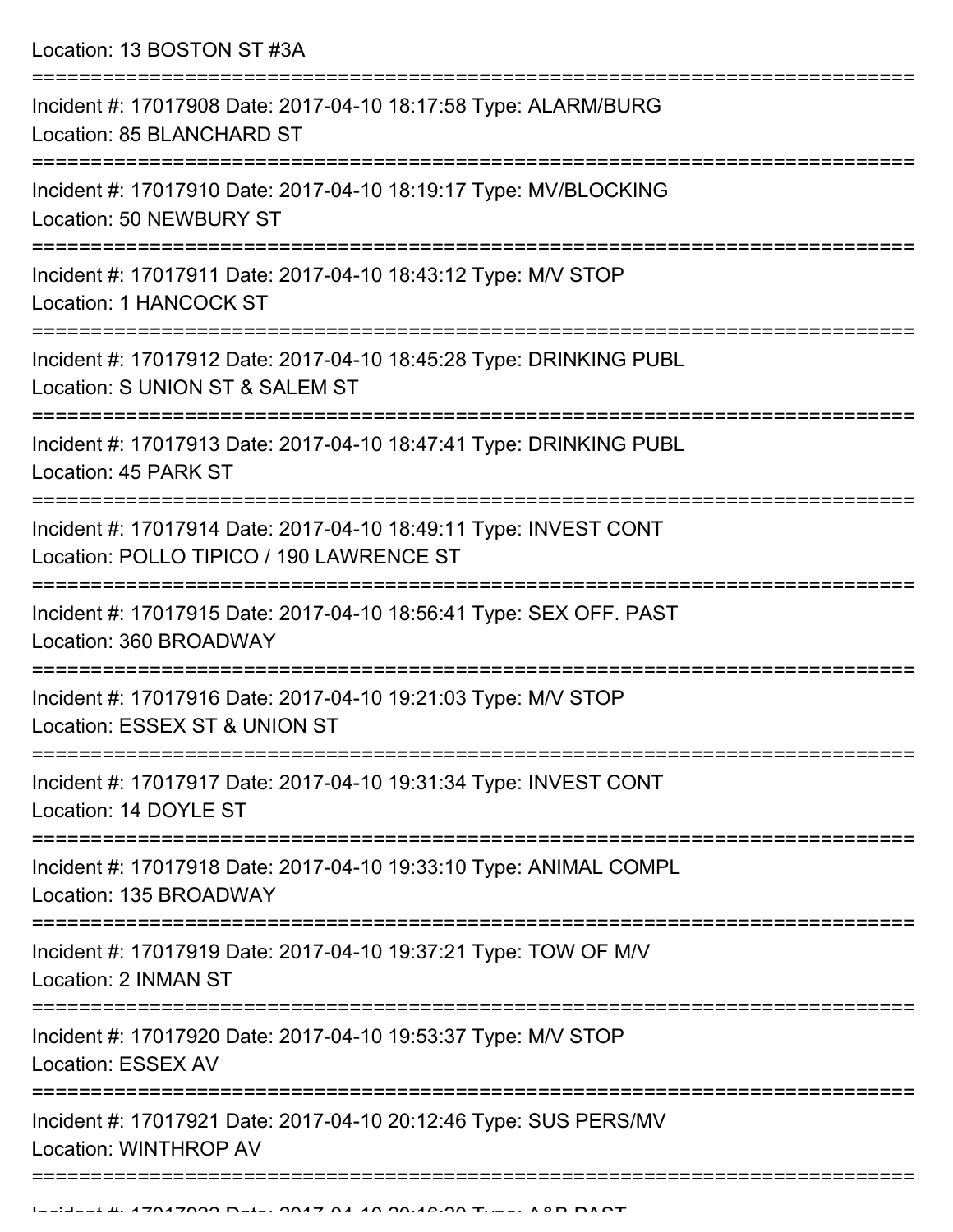Location: 259 BAILEY ST =========================================================================== Incident #: 17017923 Date: 2017-04-10 20:21:52 Type: A&B D/W/ PROG Location: 82 KINGSTON ST =========================================================================== Incident #: 17017924 Date: 2017-04-10 20:36:07 Type: M/V STOP Location: HANCOCK ST =========================================================================== Incident #: 17017925 Date: 2017-04-10 20:39:35 Type: TOW OF M/V Location: 2 INMAN ST =========================================================================== Incident #: 17017926 Date: 2017-04-10 20:52:05 Type: SUS PERS/MV Location: 34 PARKER ST =========================================================================== Incident #: 17017927 Date: 2017-04-10 20:55:28 Type: RECOV/STOL/MV Location: 513 HAVERHILL ST =========================================================================== Incident #: 17017928 Date: 2017-04-10 21:25:25 Type: M/V STOP Location: 205 BROADWAY =========================================================================== Incident #: 17017929 Date: 2017-04-10 21:26:33 Type: DISABLED MV Location: MAY ST =========================================================================== Incident #: 17017930 Date: 2017-04-10 21:49:52 Type: TOW OF M/V Location: 2 INMAN ST =========================================================================== Incident #: 17017931 Date: 2017-04-10 21:55:46 Type: M/V STOP Location: 395 BROADWAY =========================================================================== Incident #: 17017932 Date: 2017-04-10 22:13:42 Type: LOUD NOISE Location: 98 FARNHAM ST =========================================================================== Incident #: 17017933 Date: 2017-04-10 23:00:44 Type: 911 HANG UP Location: 37 HILLTOP AV =========================================================================== Incident #: 17017934 Date: 2017-04-10 23:04:25 Type: ALARMS Location: 51 S CANAL ST =========================================================================== Incident #: 17017935 Date: 2017-04-10 23:05:00 Type: M/V STOP Location: BROADWAY & MANCHESTER ST ===========================================================================

Incident #: 17017936 Date: 2017-04-10 23:13:34 Type: M/V STOP